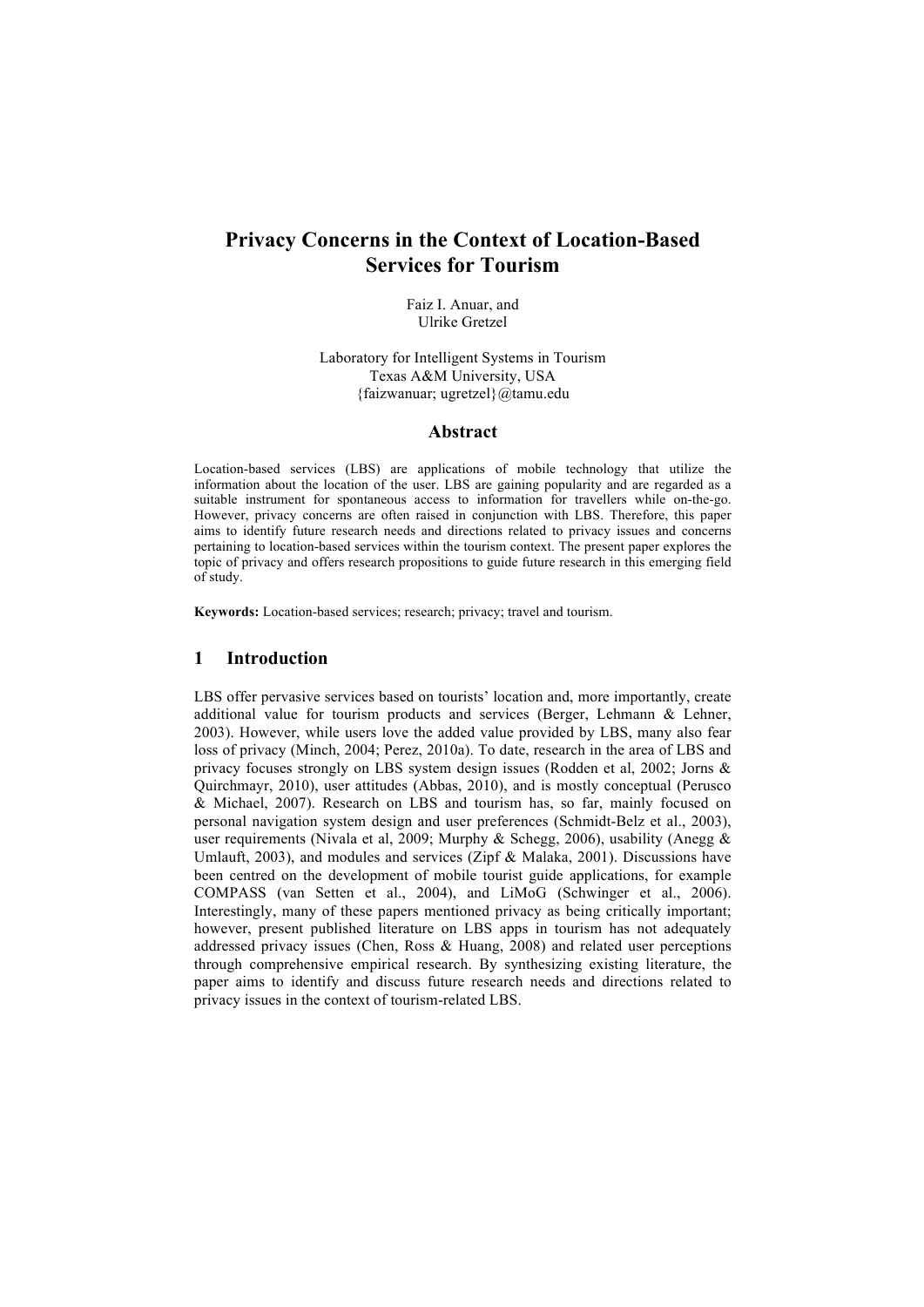## **2 Location-based Services**

LBS are technologies capable of providing services personalized to the geographic location of a user based on a given handheld device for a particular purpose predominantly in the domains of emergency and personal safety, navigation, and access to tourist information on the go, which all provide value to the user. There are two broad categories of LBS, namely triggered and user-requested (D'Roza & Bilchev, 2003). Triggered LBS or (*Push services*) rely on an advance condition set-up by users. Such push services are activated by an event, which could be triggered if a specific area is entered or triggered by a timer. User-requested LBS (*Pull services*) require that a user retrieves his/her position for location-dependent information. Present literature also distinguishes between location-tracking services and positionaware services (Barkhuus & Dey, 2003). Location-tracking services offer information about a user's whereabouts to entities other than the user, while location-aware services supply the user (as information requester) with personal location information. Today, LBS uses are actually changing. Users seek LBS services that are fun, entertaining and offer aesthetically pleasing user interfaces. Another trend are emerging social LBS apps where people share their locations with others. Prime examples of such new LBS apps include Google Latitude, MyTown, Yelp, Facebook Places, Foursquare, Urbanspoon, Where, Poynt, Loopt, Whrrl, SCVNGR, Brightkite, and Gowalla. It has been argued that such apps desensitize users about providing location-based information because of the ease with which it happens and the coolness factor that comes with it (Marston, 2010). This, of course, raises questions of which users in what situations actually have privacy concerns and how LBS apps can address these.

## **3 Privacy**

Despite the enormous application potential introduced by LBS for enhancing safety, convenience, and utility in our daily lives as well as our vacations, LBS also raise myriads of privacy issues due to the ability to collect, store, use and disclose the locations of users (Beinat, 2001). Smith et al (1996) identified four dimensions that assess individuals' concerns for privacy (1) the collection of personal information; (2) unauthorized secondary use of personal information; (3) improper access to personal information; and, (4) errors in storing of personal information. While privacy issues are a general concern for Internet services and mobile apps, people are especially wary of location information being abused (Sui, 2004). Therefore, a theory of LBS privacy needs to take specific aspects of LBS into account.

Privacy refers to freedom from unauthorized intrusion (Stone et al, 1983). It can be seen as a right or as an ability to control how information is collected, retained and/or maintained, used and communicated, disclosed or shared (Xu  $\&$  Teo, 2004). For most individuals, location information is perceived to be highly private (Junglas & Spitzmuller, 2005), and privacy plays a mediating role between user characteristics and behavioural intention to use LBS (Stewart & Segars, 2002). Junglas  $\&$ Spitzmuller (2006) suggest some users may recognize substantial benefits in using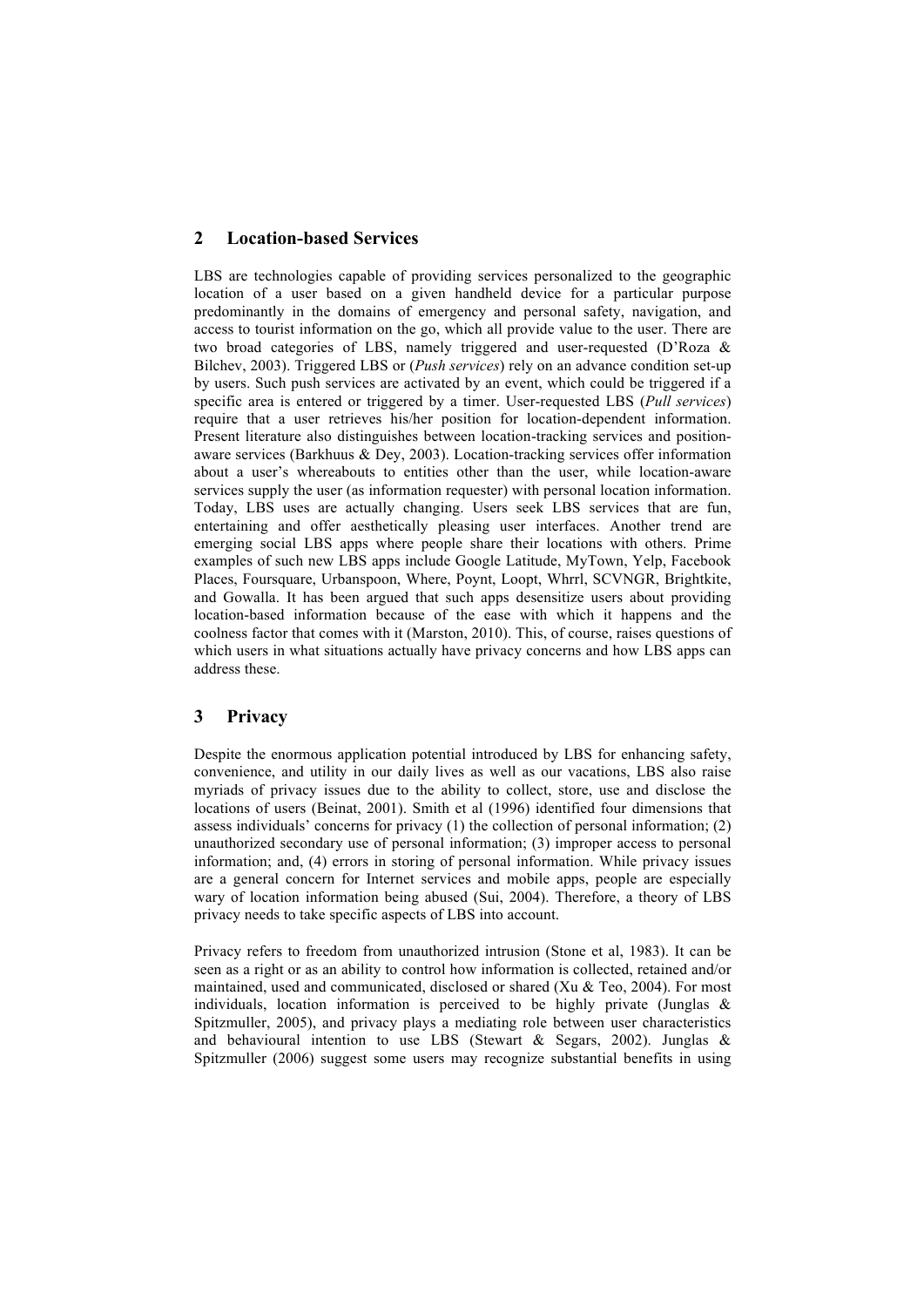LBS but may still choose not to take advantage of LBS if privacy concerns are too high. Tourism is a context in which benefits are heightened, suggesting that privacy concerns might be temporarily suspended. At the same time, tourism activities take place in locations outside of the usual realm and are facilitated by often unknown service providers, which would increase risk perceptions and therefore privacy concerns. Consequently, it is argued that privacy studies are needed in the tourism context to address the specific situation of LBS used for travel and tourism purposes.

#### **4 Research Propositions**

Failure to protect a user's location privacy can potentially lead to negative consequences such as location-based 'spam' (Clarke, 1999), threats to user's personal well-being and safety (Kaasinen, 2003) and individual privacy invasion (Duckham & Kulik, 2006). More importantly, users' perceptions of the potential of such threats function as a predictor of users' intentions to engage in using LBS (Junglas & Spitzmuller, 2006). As mentioned above, these perceptions are very much dependent on the area in which LBS are applied. Therefore, it is important to study what privacy concerns tourism LBS users have and what influences these concerns. *Proposition 1: Privacy concerns have to be identified for tourism-related LBS.* 

Not all LBS are equal. As described above, LBS systems can be pull vs. push and location-aware vs. location-tracking systems. Barkhuus and Dey (2003)'s study indicated that consumers have fewer privacy concerns with location-aware devices. In addition, systems differ in terms of the extent of control they give users over the information collected/shared and the settings. Since privacy fundamentally is about control, these affordances of the technology have to be considered. Also, the benefits that can be derived from different LBS depend on the system capabilities. For example, some systems not only offer information but also present discounts, coupons, loyalty programs, etc. These types of affordances inherent in the system may influence user decisions to use LBS. Further, social sharing seems to be a completely different realm from sharing with service providers and social sharing features could lead to greater privacy concerns. This leads to the second proposition: *Proposition 2: System characteristics/affordances (i.e. control, benefits such as discounts, coupons, loyalty programs and social sharing) influence extent and type of privacy concerns.*

The concrete use context also seems to matter, especially in tourism where the use context is different from everyday use. Context is much more than location and time (Kaasinen, 2005). The type of destination (e.g. information infrastructure available at the destination, main activities, complexity in terms of wayfinding, etc.) can influence the perceived value of LBS. Along the same line, familiarity with a destination can also influence these value perceptions as repeat visitors might need less contextual information but might want recommendations off the beaten track. Information needs vary also based on the type of trip taken (family vacation, adventure travel, etc.). Use context in general influences the benefits derived. *Proposition 3: The specific use context (type of destination, type of trip) influences the perceived benefits of LBS and the extent and type of privacy concerns.*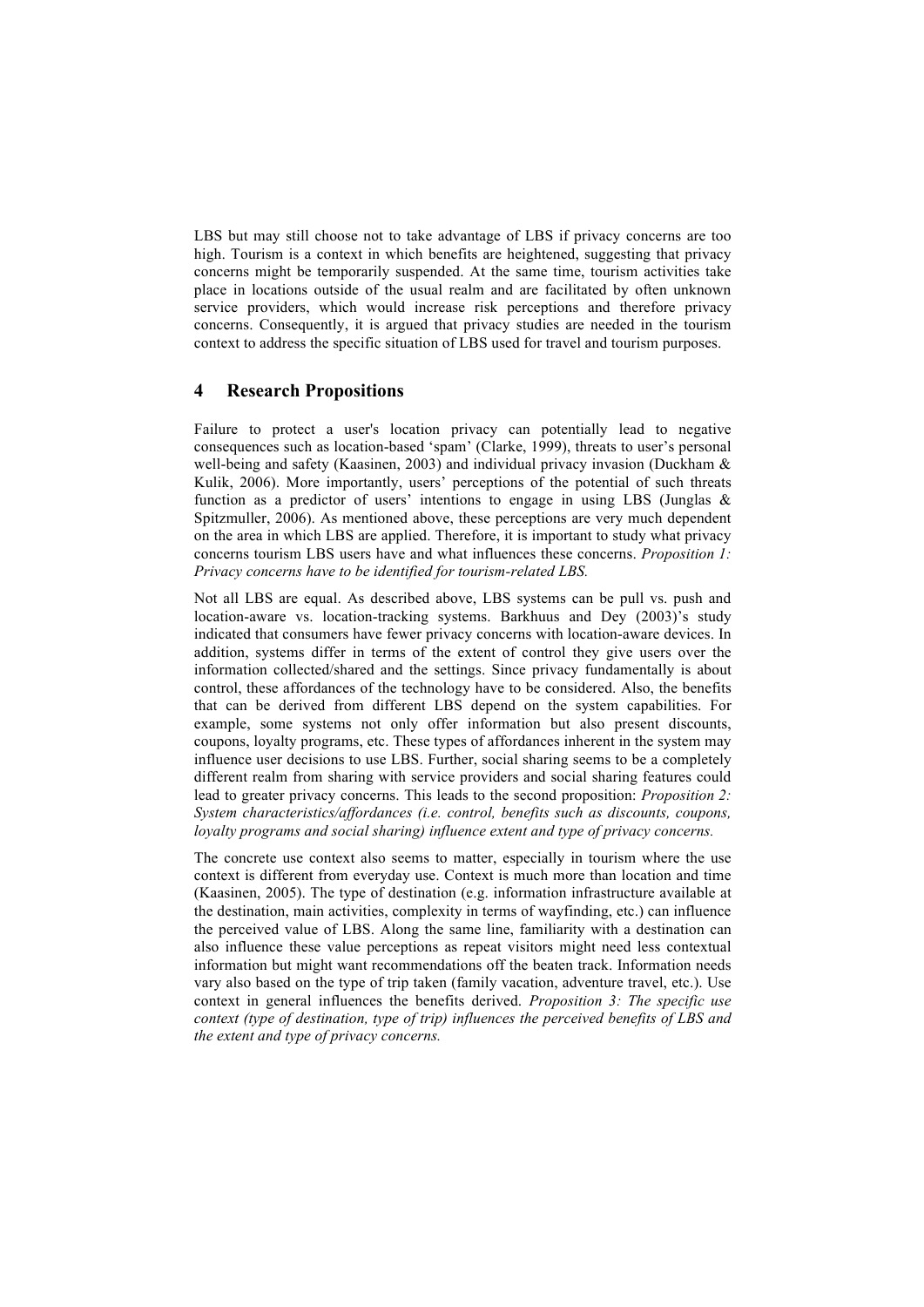Trust in the service provider is also a major issue. In the context of tourism, LBS are often provided by unknown local providers. Thus, familiarity and trust with the service providers are critical factors to consider in the tourism context. Based on these considerations, the following is proposed: *Proposition 4: Trust influences extent and type of privacy concerns.*

Recent reports indicate that men are more willing to share their location-information compared to women as are certain age groups (JWire, 2010; Pew Research, 2010). Current LBS users are also mostly tech-savvy and educated (Perez, 2010b). These findings suggest that demographics as well as experiences with LBS and general technology affinity influence privacy perceptions and concerns. Travel experience seems to be another characteristic that influences risk perceptions and, thus, should be considered. The literature also mentions a series of personality characteristics such as locus of control, risk avoidance, desire to control, innovativeness, neuroticism, openness to experience, predisposition to trust, and conscientiousness. This leads to the following proposition: *Proposition 5: User characteristics (e.g., gender, technology affinity, locus of control, personality, travel experience, etc.) influence extent and type of privacy concerns.* 

Recently, the aspect of enjoyment and fun of LBS use was identified as important and research shows a positive effect on intentions to use LBS apps (Kirkpatrick, 2010). Perceived enjoyment (PE) is conceived as the extent to which the activity of using computers is perceived to be enjoyable in its own right, apart from any performance consequences that may be anticipated (Davis et al., 1992). Considering that tourism is a context in which enjoyment is important, we suggest that privacy concerns might be temporarily suspended if the use is enjoyable. *Proposition 6: Perceived enjoyment (e.g. evoked by engaging content and interactive system features) as a fundamental characteristic of the user-system interaction influences extent and type of privacy concerns.* 

## **5 Conclusion**

Current research on users' conceptions of privacy is vital for the development and deployment of LBS, especially in the context of travel and tourism. The future development of LBS applications and the fulfilment of their potential rely much on the advances around standards as well as regulation and legislation related to privacy. Therefore, extensive research is needed on users' conceptions of privacy and how these shape their attitude towards LBS apps. For providers of tourism LBS it is also especially important to investigate the value added by LBS to tourism products and services. It seems that both qualitative and quantitative studies to test the propositions using a variety of methodologies such as scenarios, experiments, field research, etc. are needed to fully understand privacy perceptions and their antecedents. While comprehensive models are useful, it may not be practical to test all of the propositions included in the paper. It is however important that studies build on each other instead of providing isolated evidence. Thus, it is hoped that this paper provides a useful framework for tourism-related LBS research.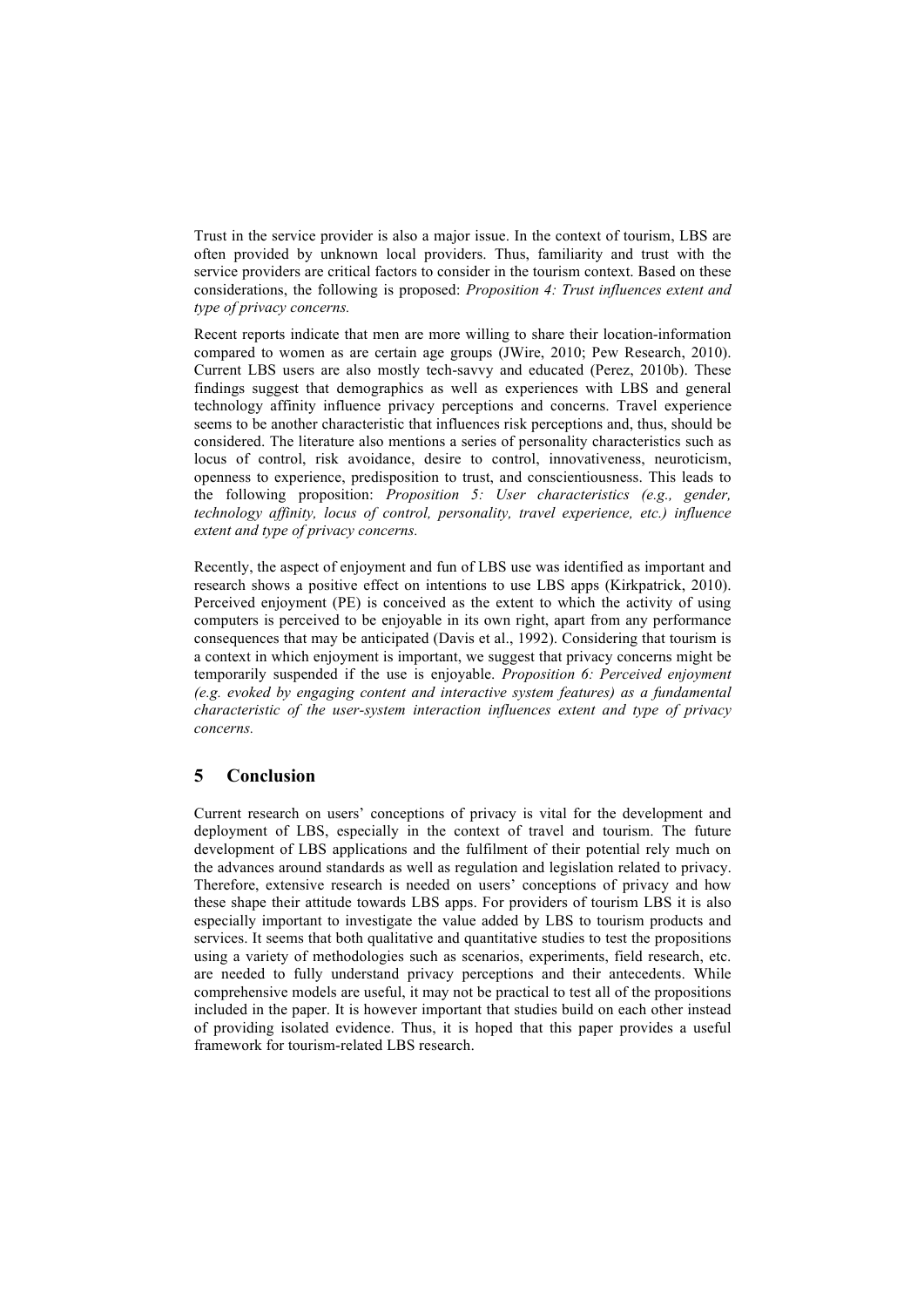#### **References**

- Abbas, R. (2010). Location-based Services: An Examination of User Attitudes and Socio-Ethical Scenarios. *In Proceedings of the IEEE International Symposium on Technology and Society, Wollongong, Australia.*
- Anegg, H. & Umlauft, M. (2003). LoL(a): usability of a location based UMTS application. *Elektrotechnik Und Informationstechnik* 120(2): 61-65.
- Barkhuus, L. & Dey, A. (2003). Location-based services for mobile telephony: A study of user's privacy concerns. In *Proceedings of the INTERACT, 9th IFIP TC13 International Conference on Human-Computer Interaction*, 709-712.
- Beinat, E. (2001). Privacy and location-based: Stating the policies clearly. *GeoInformatics* (September), 14–17.
- Berger, S., Lehmann, H. & Lehner, F. (2003). Location-Based Service in the Tourist Industry. *Information Technology & Tourism* 5: 243–256.
- Chen, J., Ross, W. & Huang, S., (2008). Privacy, trust and justice considerations for locationbased mobile telecommunications services. *Journal of Policy, Regulation and Strategy for Telecommunications, Information and Media* 10(4): 30-45.
- Clarke, R. (1999). Person-location and person-tracking: technologies, risks and policy implications. In *Proceedings of 21st International Conference on Privacy and Personal Data Protection Hong Kong,* 206-231.
- Davis, F., Bagozzi, R. & Warshaw, P. (1992). Extrinsic and intrinsic motivation to use computers in the workplace, *Journal of Applied Social Psychology* 22: 1111-1132.
- Duckham, M. & Kulik, (2006). (2006) Location privacy and location-aware computing. In Drummond, et al. (Eds), *Dynamic & Mobile GIS: Investigating Change in Space and Time, 35-51*. CRC Press, Boca Raton, FL
- D'Roza, T. & Bilchev, G. (2003). An Overview of Location-based Services. *BT Technology Journal* 21(1): 20-27.
- Jorns, O. & Quirchmayr, G. (2010. Trust and privacy in location-based services. *Elektrotechnik & Informationstechnik* 127(5): 151–155.
- Junglas, I. A. & Spitzmuller, C. (2005). A Research Model for Studying Privacy Concerns Pertaining To Location-Based Services. *In Proceedings of the 38th Hawaii International Conference On System Sciences.* January 3–6, Big Island, Hawaii.
- Junglas, I. A. & Spitzmuller, C. (2006). Personality Traits and Privacy Perceptions: An Empirical Study in the Context of Location-Based Services. *In Proceedings of the International Conference on Mobile Business (ICMB'06)*. Copenhagen.
- JWire. (2010). *JWire Mobile Audience Insights Q2 Report.* Retrieved from http://www.jiwire.com/downloads/pdf/JiWire\_MobileAudienceInsightsReport\_Q22010. pdf
- Kaasinen, E. (2003). User needs for location-aware mobile services. *Personal and Ubiquitous Computing* 7: 70–79.
- Kaasinen, E. (2005). User Acceptance of Location-aware Mobile Guides based on Seven Field Studies. *Behaviour & Information Technology* 24(1): 37-45.
- Kirkpatrick, M. (2010). *Why We Check In: The Reasons People Use Location-Based Social Networks.* ReadWriteWeb.com. Accessed online (September 29, 2010) at: http://www.readwriteweb.com/archives/why\_use\_location\_checkin\_apps.php
- Marston, B. (2010). Where in the World? *Marketing News*, September 30, 2010, 6.
- Minch, R. (2004). Privacy Issues in Location-Aware Mobile Devices. *In Proceedings of the 37th Hawaii International Conference On System Sciences.* January 5–8, Big Island, Hawaii.
- Murphy, H. & Schegg, R. (2006). Information Requirements of Hotel Guests for Location Based Services: Identifying Characteristic Segments. *Information and Communication Technologies in Tourism*, 248-259, Springer.